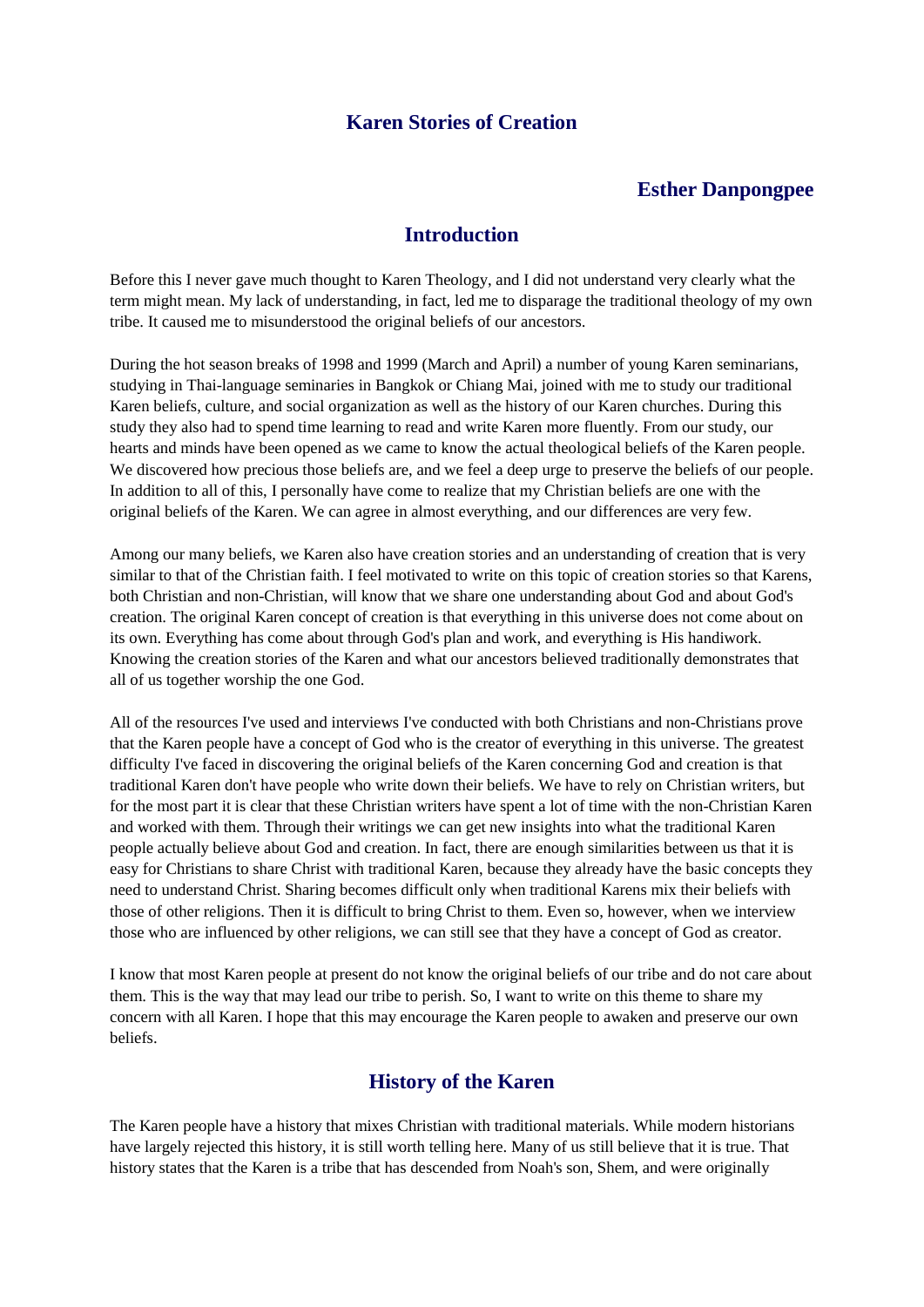located in modern-day Mesopotamia. According to this history, the Karen people migrated away from Mesopotamia before Abraham left there and before Jacob and Isaac were born. $\frac{1}{2}$  Hser Ti states that the Karen people moved from Babylon in 2234 BC and arrived in Mongolia in 2194 BC. They then departed from Mongolia in 2017 BC and arrived in Turkistan in 2013 BC. Again in 1866 BC, they moved from there and reached Tibet in 1864 BC. After a period of 476 years they left Tibet in 1388 BC and arrived in Yunnan, southern China in 1385 BC. There they divided themselves into two groups for the continuation of their wanderings. The first group contained 99 families and they left Yunnan in 1128 BC and arrived in Burma in 1125 BC. The second group contained 33 families, their departure from Yunnan was in 741 BC, and they arrived in Burma is in 739 BC. $<sup>2</sup>$ </sup>

Many historians hold that the Mon and the Karen once had a very close relationship. During the reign of the Burmese King Alaungpaya, Burma made war on the Mon and defeated them in battle. So, they fled and as they had good relations with Karen, they came to Karen to escape. When Burmese troops followed the Mon, the Karen became very concerned about the danger that they faced, and some of them left Burma and came to Thailand. The mass exodus of Karen people at that time was recorded as the greatest one in the history of the Karen. After that there were other reasons that caused Karens to move to Thailand. One of the greatest problems they faced was economic hardship. This and other problems weren't found just among the Karen. Other hill-tribes faced them as well.<sup>3</sup>

Some historians claim that the Karen actually entered modern-day Thailand before any of the Tai peoples arrived, although the Karen were few in number at first. The people who were already in Thailand when the Karen arrived were known as Lwa. Today, the Karen are the largest of the hill tribes living in Thailand. At first they settled in northern Thailand, but due to the many problems they had to face they soon became scattered over much of the country.

#### **The Karen People**

The Karen people mostly love to stay in mountainous and forested places and want to stay by themselves, living calmly in and with the natural world. Karen homes are mostly made of wood and bamboo and the roofs are made of leaves, wood or bamboo. Karen men and boys traditionally wear the Karen shirt that we call the hse plow, red with stripes of other colors, and hse mo xo, brown with stripes of other colors. Karen girls and unmarried women wear a white long dress and married women wear black or blue seed blouses or embroidered blouses with red skirts. The middle of the skirt displays the python pattern. Ornaments for females include embroidered turbans, seed necklaces (red, yellow, and white), silver necklaces, and silver earrings.

The whole group of Karen tribes can be divided into four divisions, according to their dialectical differences. These are the Sgaw, Pwo, Bwe, and Toungthu. The Sgaw and Pwo groups are the largest and most widely scattered. Each group of Karen has their own language which is very different from the rest to the extent that they do not understand one another easily. Sgaw Karen is the main language that almost every group can use. There are two Karen written languages, Sgaw Karen and Pwo Karen. Each group has different cultures, but the differences are not great. The main elements of the cultures are the same.

Originally, all the Karen people held entirely to their own traditional religious practices, known as *aw xae*. Thra Kwaw Htoo, writing under the theme of "Tha Our Precious Heritage," states that the traditional *aw xae* Karen were a people who believed in the Only True God who is the Lord of heaven , earth and all creation. We know this because of the *tha* (traditional poems) that our ancestor left for their children as commandments. Even today, there is a group of Karen people in Burma who still preserve this kind of belief and continue to live according to the commandments of their ancestors and to worship the only true God.<sup>4</sup> The *aw xae* Karen of Thailand, however, today mostly do not live according to the old commandments. They do not know or understand very clearly the traditional teachings of their patriarchs.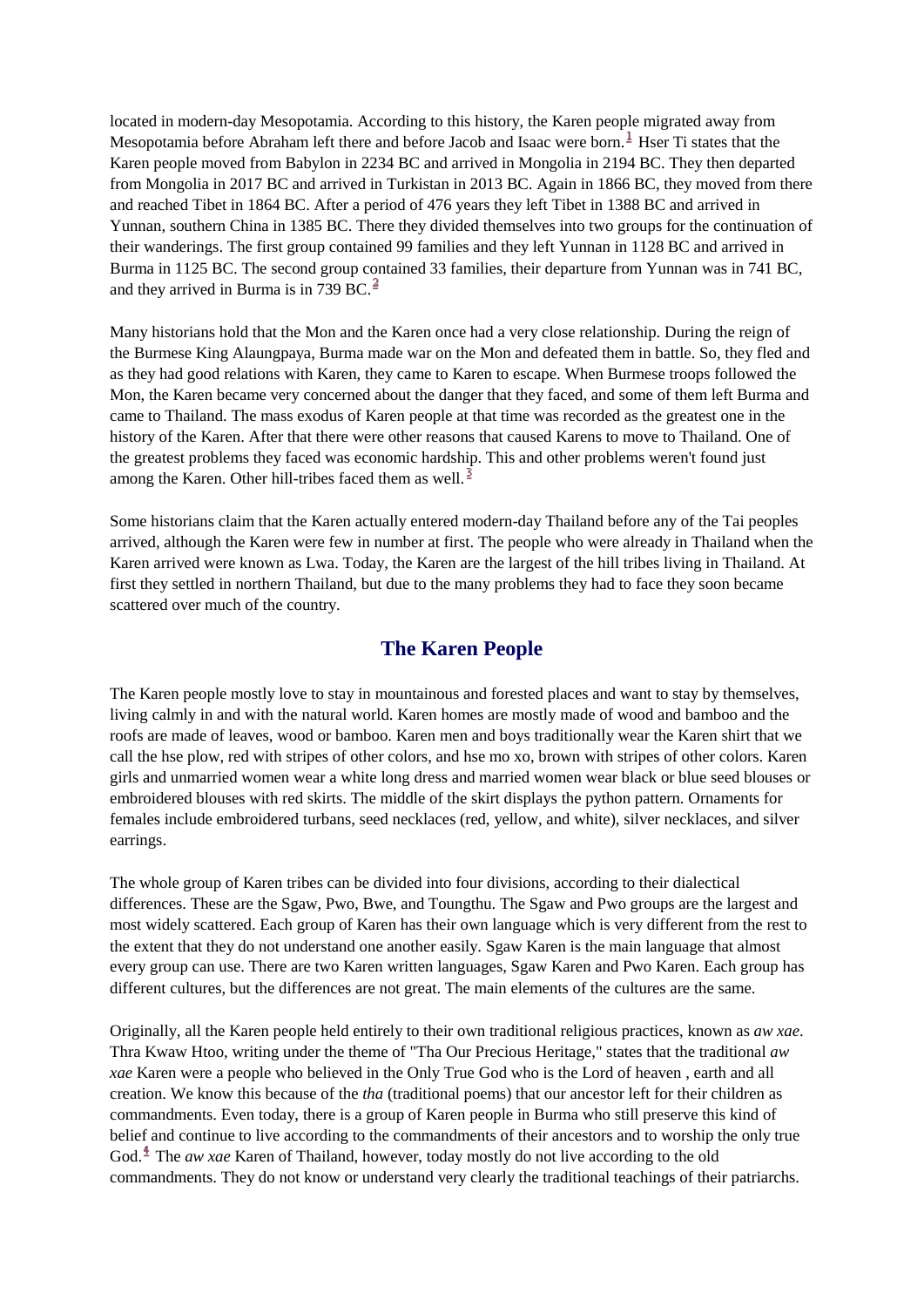Their worship is largely directed to the thi ko mu xa, the lords of spirit-beings and of heaven and earth, as well as other spirit-beings.

Thus, we can see that the Karen are a people with a long history and with traditions that go back many, many generations. They have a distinctive language and culture. The Karen also have a distinctive religious consciousness which includes a clear conception of God as creator.

#### **The** *Tha* **& Karen Religious Consciousness**

The Karen do not have formal histories as such, and the only way we can discover the traditions and ancient culture of the Karen is through the *tha* which is a kind of oral literature. In ancient times there was a large quantity of *tha*. Marshall, in his study of the Karen people in Burma, writes that the *tha* were a "bard literature" comprising tales, legends, and mythical stories that were handed down from generation to generation for the instruction of later generations.  $\frac{5}{3}$  He writes,

A large proportion or these are in the nature of beast tales or fables, such as are found in India, Europe, and Africa. Some of the myths and legends are in the forms of verse and were formerly recited at length at funerals and on other festal occasions, or were sung to the accompaniment of the harp. There are also the epics containing the "Y'wa" legends. Finally, a considerable amount of wise instruction iscontained in the numerous short sayings, proverbs, and riddles that have survived.<sup> $6$ </sup>

We can see, then, that the *tha* are an important part of the life of the Karen people. They should not be separated from their *tha* It is not worthy for them to be separated.

Than Bya, a learned Karen Christian clergyman, states that the Karen people are distinguished by the fact that they are a tribe that chants *tha*. He says that when one listens to the sound of Karen words and their voices as they chant the *tha* one hears a fluent, poetic language that takes on the nature of an epic. Than Bya claims that among those peoples who don't have their own written language, there are few that have access to a wealth of knowledge such as is found in the *tha*. Karen elders in the past were illiterate, but they were still learned men, speaking the oral, poetic language of the *tha*. Down to the present traditional Karen use the *tha* every time they celebrate a special occasion. They speak to one another, that is, in the language of *tha*. These *tha* contain wonderful and beautiful words, soft and tender words, good and true words. Those who read these *tha* don't lose wisdom; they get more wisdom. It was said that in the old days those adept in chanting the *tha* could continue their chants for seven days and seven nights and still not recite all the *tha* there were to recite. Whenever the Karen chanted their *tha*, they always began with an especially beautiful *tha* just as their ancestors taught them to do. The *tha* are the narrative sources for the Karen's understanding of God, His creation, the ancestry of the Karen, and their descendants down to the present. Traditional Karen greatly enjoy hearing about these things.  $\frac{1}{2}$ 

The *tha* are very important to the Karen for several reasons. First, they are the precious, invaluable inheritance of the Karen people. Second, they contain and exemplify the beauty of Karen culture. Third, the *tha* tell us about our ancestors, their descendents, and our history. Fourth, the *tha* contain prophecies about future things. Fifth, they reveal the character, quality, and attitudes of the Karen people. <sup>§</sup> We can see, then, that our Karen ancestors use *tha* on every occasion and everywhere in their lives. The language of the *tha* was used by the wise elders of the people, women and men, as part of their daily language as well as in their teachings, stories, and riddles. They were used in worship and in the traditional ceremonies of aw xae. We can't understand how the Karen understand God or creation without using *tha*.

# **The Karen Understanding of God**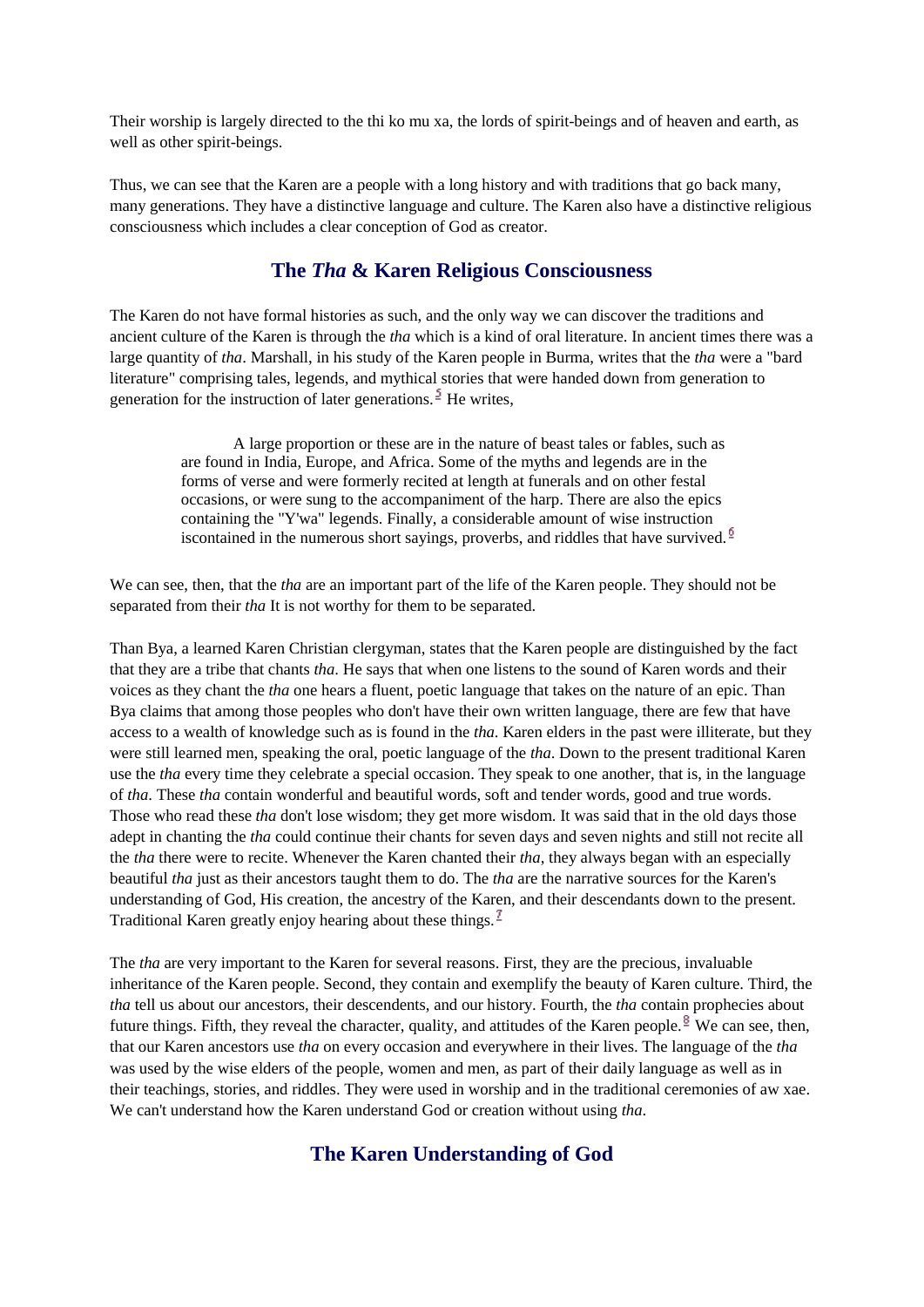The *tha* show that from their beginnings the Karen have had a concept of God. Htoo Hla E, author of a collection of *tha* entitled The Golden Book, states that the *tha* contained in that collection were collected entirely from traditional Karens in the Karen Year 2673 (ca. 1934). <sup>2</sup> The *tha* that the Karen seminarians collected during the past hot season break (March-April 1999) were also taken mostly from interviews with traditional Karen. All of these *tha* describe the person of God, how God came to be, God's creative work, why God left creation and returned to heaven, and what God prophesied about His return.

The One True God of the Karen is known as Y'wa (pronounced u-wa with a short a sound). According to one *tha*, there is only one Y'wa, who is the real and true God. Even though people may claim that there are many gods, still the real and true God, Y'wa, is the one true God. Fate lies in his hands. He can never die. More than this, what other people know and worship as god are nothing more than the handiwork of Y'wa, the one real and true God. There is another *tha* which describes the becoming of Y'wa. It teaches that Y'wa has His becoming in and of Himself, just as the dew falls in and of itself. Y'wa was present at the very beginnings of the world. No one else created Him. He is above the world as the air and wind are above us. He will never sicken, never die. He is the everlasting One, and as such Y'wa is full of good things. Although this world may pass from age to age, Y'wa will never die.

In his book, *Karen History*, Saw Aung Hla summarizes the teachings of the *tha* as follows:

The elders say, dearest children, that Y'wa is not so far from us. But, because of the unfaithful and disobedience of human beings, we cannot see Y'wa anymore. The earth is His footstool and heaven is His throne. When we stay on this earth, Y'wa is looking down upon us quietly. Y'wa will never sicken, die, spoil, or be lost. He is everlasting, never wavers, and is unchangeable. He becomes by Himself. He does not depend on anything. He judges according to His will. He created everything. He has authority and power over everything. He is full of power, might, grace, love and mighty attributes. He can do everything. He is omnipotent, omniscience and omnipresent. He is Holy and He is the best of all. He is the only God." $^{10}$ 

From all of this, we can see that the Karen is a tribe that has had a concept of God since its very beginning. We can also see that Y'wa, the Karen God, has attributes similar to those of the Christian God. The tha emphasize that He is above everything and the source of everything that exists. We see that the *tha* sometimes use images from the forest and mountains, such as the dew or the wind, to explain the attributes of Y'wa. One hears also a feeling of pride in Saw Aung Hla's words that it is the Karen who know who Y'wa is.

A term for Y'wa favored by Karen Christians is ker sa y'wa. Htoo Hla E mentions this title in *The Golden Book*.<sup>11</sup> The words ker sa are a term of respect and reverence which can be translated as "lord" or "Lord." Y'wa, we have already seen, means God. Thus, ker sa y'wa means the greatest, highest Lord, who is Lord of the earth and the heavens. He is the almighty God, the only true One God, who cannot be compared with other gods. It is unworthy to make such comparisons. If we go a step further, however, to examine the root meaning of the word y'wa, we find that it means something that is flowing, such as wind or water in a stream. In that sense ker sa y'wa can mean the "Flowing Lord." Y'wa is the Lord whose kindness, grace, and love flows for us always.

Y'wa is the Mighty, Undying God. Y'wa is the Flowing Lord. And Y'wa is the Lord of Creation.

# **The Karen Understanding of Creation**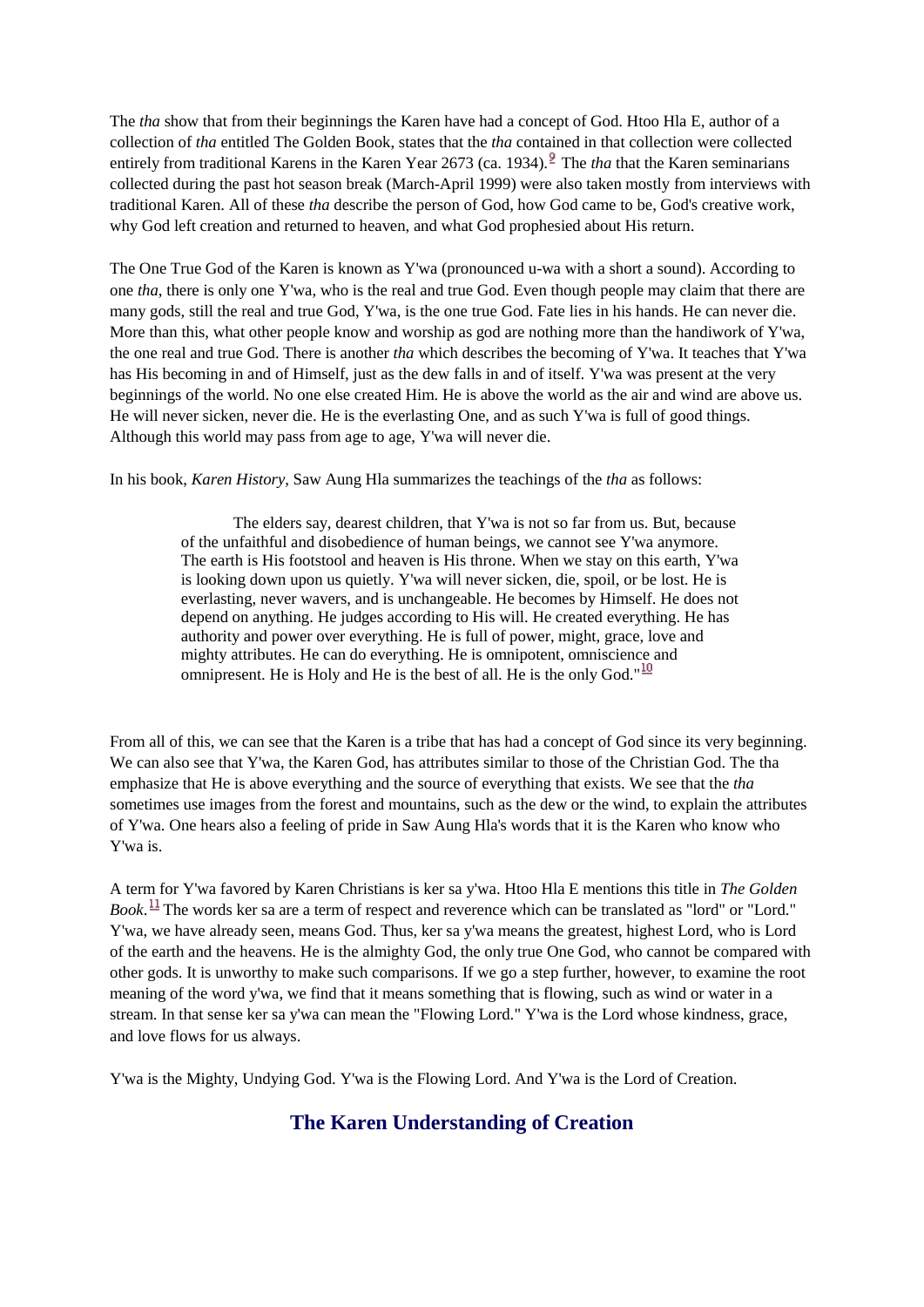As we stated above, aside from the tha it is impossible to discover Karen religious concepts. Those concepts are found only in the *tha* that our ancestors have chanted in the past. We face the same situation when we want to understand how the Karen viewed creation. It is through our study of the *tha* that our ancestors chanted that we also discover their faith and understanding about creation. The following is several sections of a *tha* that speaks about creation:

ywa keh ywa ter oh ker law ywa keh ywa ku taw pa law ywa keh ywa ter oh ter gar ywa keh ywa ku taw pa ma

Tee ther bwae ywa haw nay aw Keh taw weh ler kler ah paw Tee ther bwae paw ywa haw nee Keh taw weh ler kler ah klee

Keh taw weh ler kler ah paw Thu law aw tee ther bwae paw Keh taw weh ler kler ah klee Thu law aw ler tee waw wi Thu law aw tee ther bwae paw Meh taw weh ler kler ah taw Thu law aw ler tee waw wi Meh taw weh ler kler ah ti

Ywa tay per oo gar kler day Haw koe per oo aye saw nay ywa tay per oo gar kler sot Haw koe per oo aye soe aw

Haw koe ywa tho pgaw mat mat Ywa tho pgaw doh taw ter set Haw Koe wya tho pgaw mot mot Ywa tho pgaw doe taw ter sot

Haw Koe keh thaw ther bwae paw May mer tha tay mer tha bgaw Haw Koe keh thaw ther bwae pa May mer tha tay mer tha mar

Haw koe keh thaw ther bwae paw May ler Ywa tay ler Ywa bgaw Haw koe keh thaw ther bwae pa May ler ywa tay ler ywa mar

God is God who does not remain unoccupied God is God who arranged and planned God is God who does not stay alone God is God who always planned

God took the foam of water It becomes banyan's flower Foam of water God's taking It becomes a banyan's seed

When it is become banyan's flower He planted it in the foam of water When it's become banyan's seed He planted it in a whirlpool Planted in the foam of water It became a kind of banyan Planted it in whirlpool It became a tree of banyan

God made termite, crawled on banyan's branch Termite bite and brought the dust God made termite, crawled to tips of banyan Dust was brought by the termite

Earth was molded and slapped<sup>\*\*</sup> by God Till it become still greater God molded and slapped $\mathbb{T}^*$  the earth quickly Till it become still greater

The earth at first was only foam Who created it? who built it? The earth at first was only foam Who created it? who made it

The earth at first was only foam Ywa created it. He built it The earth at first was only foam Ywa created it. He made it.

This *tha* shows us that after God became by Himself He did not live a free and easy life without doing anything. He planned how to create each thing. Our ancestors, thus, stated that before God created each thing, He thought, planned and fixed it permanently and exactly (precisely). The elders said that for His creative work, Y'wa sat to think till seven chairs were broken. He stood to think till seven pairs of shoes were worn out. He laid down to plan till seven beds were destroyed. After thinking and planning precisely, Y'wa took foam of water into the palm of His hand and shaped it with His fingers till it became a banyan seed, and He planted it in the middle of a whirlpool. Its seed sprouted and grew until it became a large tree, the banyan. After that, God created a termite and put it on a banyan tree. That termite went around over the tree and ate the bark and the tip. Then it came back and excreted in the crook of the banyan tree. Y'wa took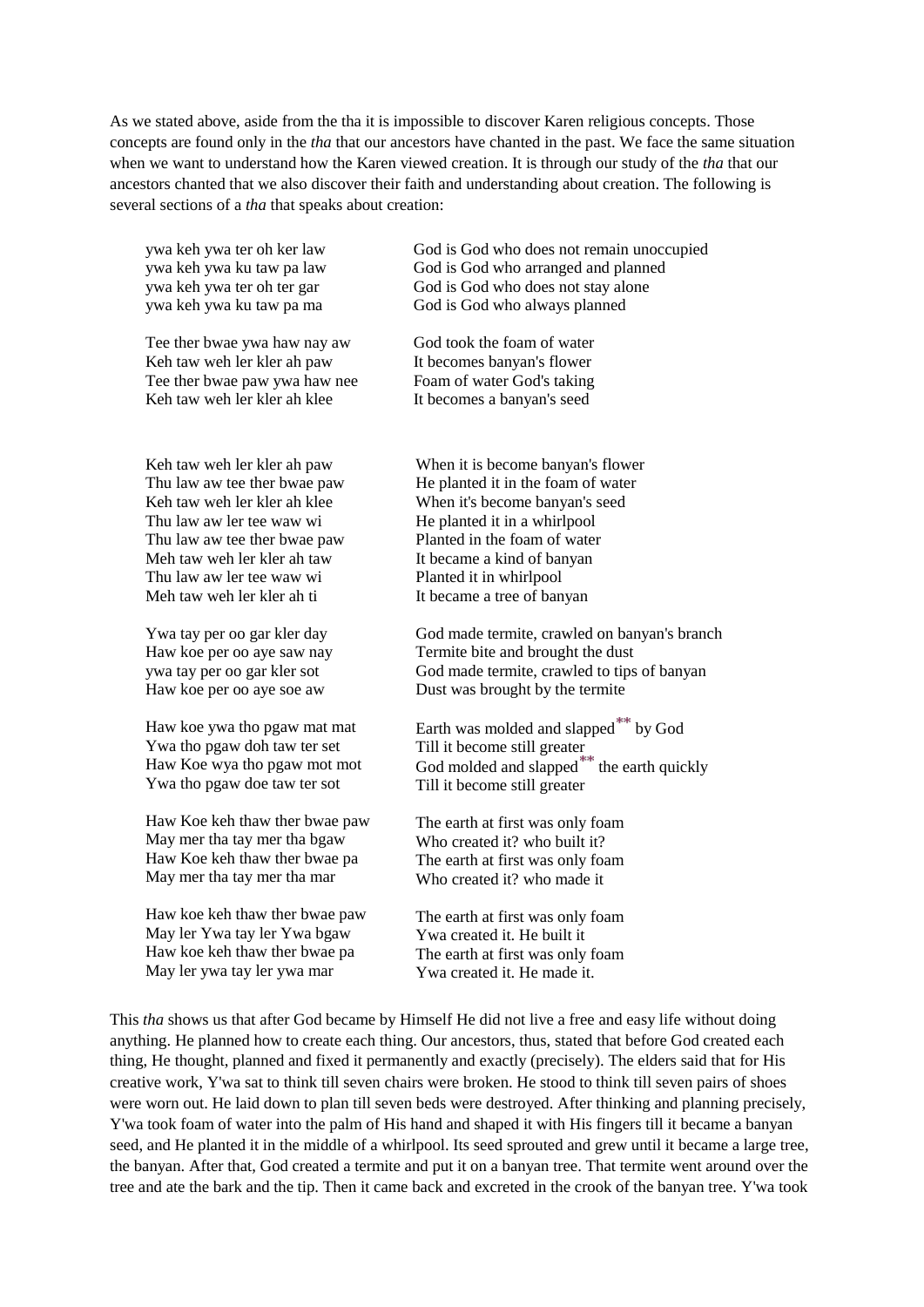that excreta and molded it into a round shape , like a ball, and shaped it and it grew bigger and bigger till it became a great earth.

Yet another *tha* insists that once Y'wa created the earth as a round ball, He then put this earth in the universe and rotated it! The *tha* states,

Haw koe pler ree di maw keh Hpo tha o hpo tha loh kwe Haw koe pler ree di sohkwaw Hpo tha o hpo tha kwah kaw

The earth is round spinning like a top Like children playing with it all day long The earth is round and spins like a wheel Like children looking on all day long

The *maw keh* is a kind of nut that is thick, flat and round. It is the nut used in a game played by children as well as adults throughout Burma and in other parts of Asia. When the game is played, the *maw keh* nut turns like a top. A *sohkwaw* is a spinning wheel, and *haw koe pler* means the round earth, The word *ree* means turning round and round or spinning.  $\frac{12}{12}$  Thra Loo Shwe observes that,

> Of all the Karen poetry, the one that tells the earth is round and rotates on its axis is the strangest one of all. The great scientists and astronomers came to know that the world is round and rotates on its axis only not more than 400 years ago. Yet, the Karen *tha* has told us that the earth is round and rotates, and this knowledge has been handed down from generation to generation among a wholly uneducated and illiterate people who lived in a very dark corner of the earth far away from civilization  $\frac{13}{2}$

If they knew about this Karen tha Galileo and Copernicus would probably turn over in their graves! We see here again how the Karen take everyday objects from the world around them—such as trees, termites, and nuts used in games—to express their understanding of Y'wa. God fits very easily and naturally into the way the Karen understand their world.

Yet, the Karen always returned to the power of Y'wa over His creation. There is a tha that states,

| Haw koe ler pler may ywa tay  | The earth of yore was made by God          |
|-------------------------------|--------------------------------------------|
| Ywa thu ei thay thu leh thay  | God could easily make it narrower or wider |
| Haw koe ler pler may ywa bgaw | The earth of yore was established by God   |
| Ywa thu ei nyaw thu leh nyaw  | God could easily make it narrower or wider |

The *tha* affirms that in the very beginning God created the earth. He, thus, can make narrower or broader according to His own will. Y'wa, that is, rules and judges the earth.

Other *tha* shed still further light on God's relationship to creation. One of them explains,

| Haw koe per oo aye rat law   | Termite ate and arranged the earth             |
|------------------------------|------------------------------------------------|
| Toe klu ko tay ywa ko bgaw   | Edolius tried to make it, God tried to form it |
| Toe klu tay tay ywa tay tay  | Edolius made and God created                   |
| Teh toe klu keh taw ter thay | The work cannot be done just only by Edolius   |
| Haw koe o di naw maw keh     | When the earth was the size of a nut           |
| Toe klu tay ywa pgaw mat mat | Edolius tried to built it, Y'wa gave it a slap |
| Haw koe naw ther be ah kee   | When the earth was the size of round table     |
| ywa ko tay toe klu ko ri     | God tried to create and Edolius tried to cut.  |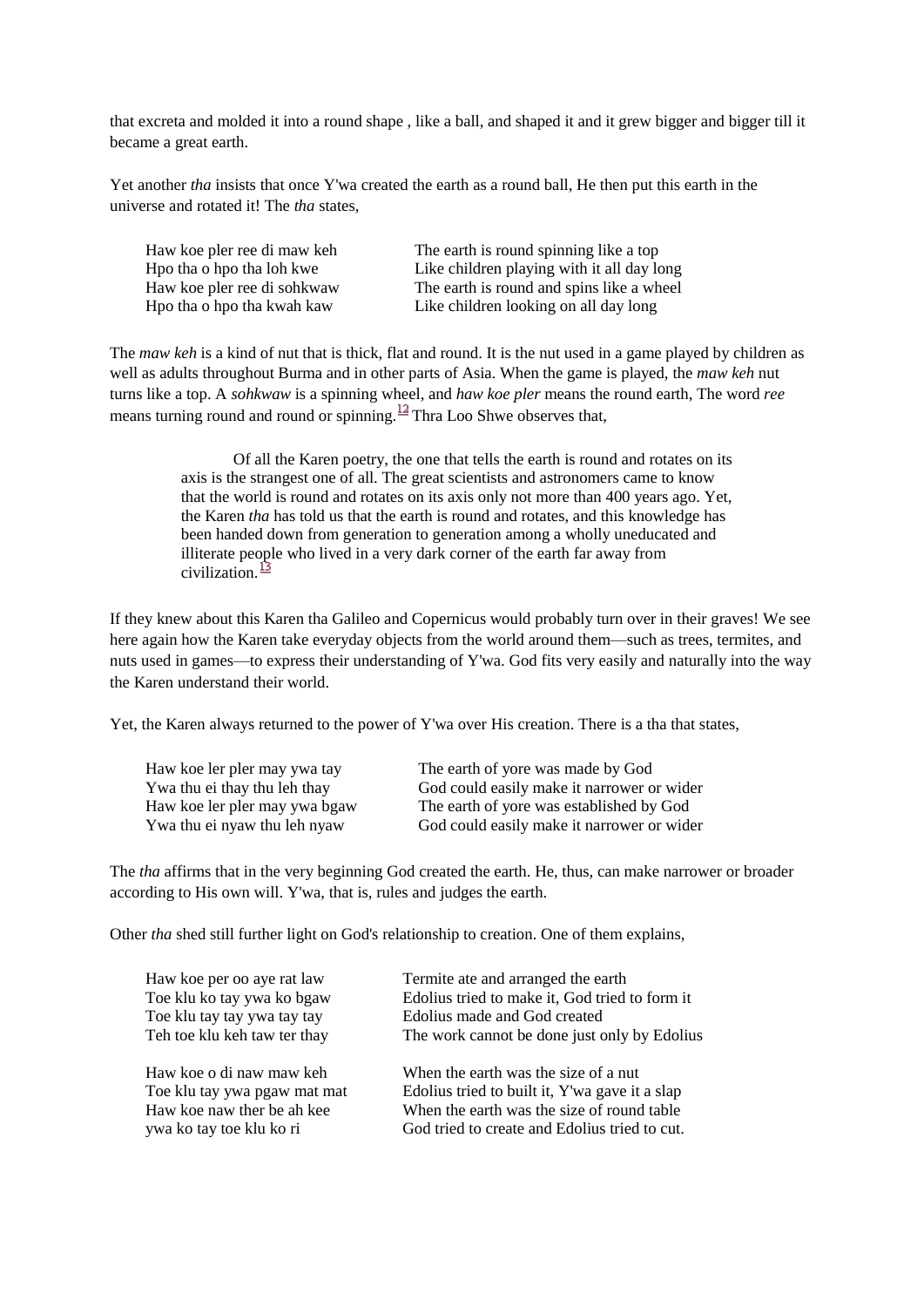This *tha* tells us know that when God created the world, He did not do it alone. He created Termite and Edolius first and used them as His helpers to crea[te](http://www.herbswanson.com/_get.php?postid=17) the world. God used Termite to eat the branches and tips of the banyan and void feces used by Edolius to fashion the world. We can conclude from this *tha* that Y'wa is a God who is close to His creation and gave other beings an opportunity to take part in creation. The distinction between Creator and created is less clear for the Karen than it is in traditional Christian theology.

After God created the earth, He then turned to the creation of other things. The Karen have *tha* that describes how He set about creating those other things. The following *tha* is one illustration, telling about the creation of humanity:

> When the earth was newly formed, It was without form and without void. When the earth was newly made, It was formless and empty.

When the earth was newly formed, Man was created by God first. When the earth that made at first, Two persons were the first things created.

God created humans before anything else. Gave them the names Naw and Saw.

God first created two human being, naming them Naw and Saw.

Everything that God created On this world is entirely perfect. God created everything Since the very beginning.

From this *tha* we learn several important things about the Karen understanding of creation. After God created the earth, there was no life of any kind, including plant life. So, it was very quiet, empty, and formless. God saw that this was not good, so He planned to create the living creatures and plants to beautify this world. For this cause, God needed someone to look after and take care of the earth and everything in it. So, God created two humans and gave them the names, Naw and Saw. Naw stands for female and Saw for male.

It is interesting to note that in this last tha there is no distinction between the creation of Man and of Woman. They were created at the same time with, apparently, the same status. Aung Hla in his book, *The Karen History*, provides another version, based on another *tha* and that has a suspiciously Christian ring to it. According to him, Y'wa created heaven and earth, and when the creation of heaven and earth was finished Y'wa created the sun, the moon, and the stars. When that was finished, He created humanity. He created man first and from the earth. Y'wa then created a woman by taking a rib out of the man and creating the woman. Then *pah sa ywa* (God, the Father) said," In respect to my son and daughter, I love them so much, I will give them my great life." He took a little piece of His life, breathed into the nostril of the two persons and they came to life and were real human beings. The creation of life was finished.

Aung Hla goes on to describe how God then created food and drink. He created rice, horses, elephants, birds and every kind of animal. After that Y'wa said, "My son and daughter, your father will make and give you a garden. In the garden there will be seven kinds of trees bearing seven different kinds of fruits. Among the seven, one kind of fruit is not good to eat. Eat not of that fruit. If you eat of it, you will fall ill, grow old, and die. Do not eat it. All else that I have created, I give to you. Once in seven days I will visit you. All I have commanded, observe and do. Forget me not. Pray to me every morning and night." <sup>15</sup> Although this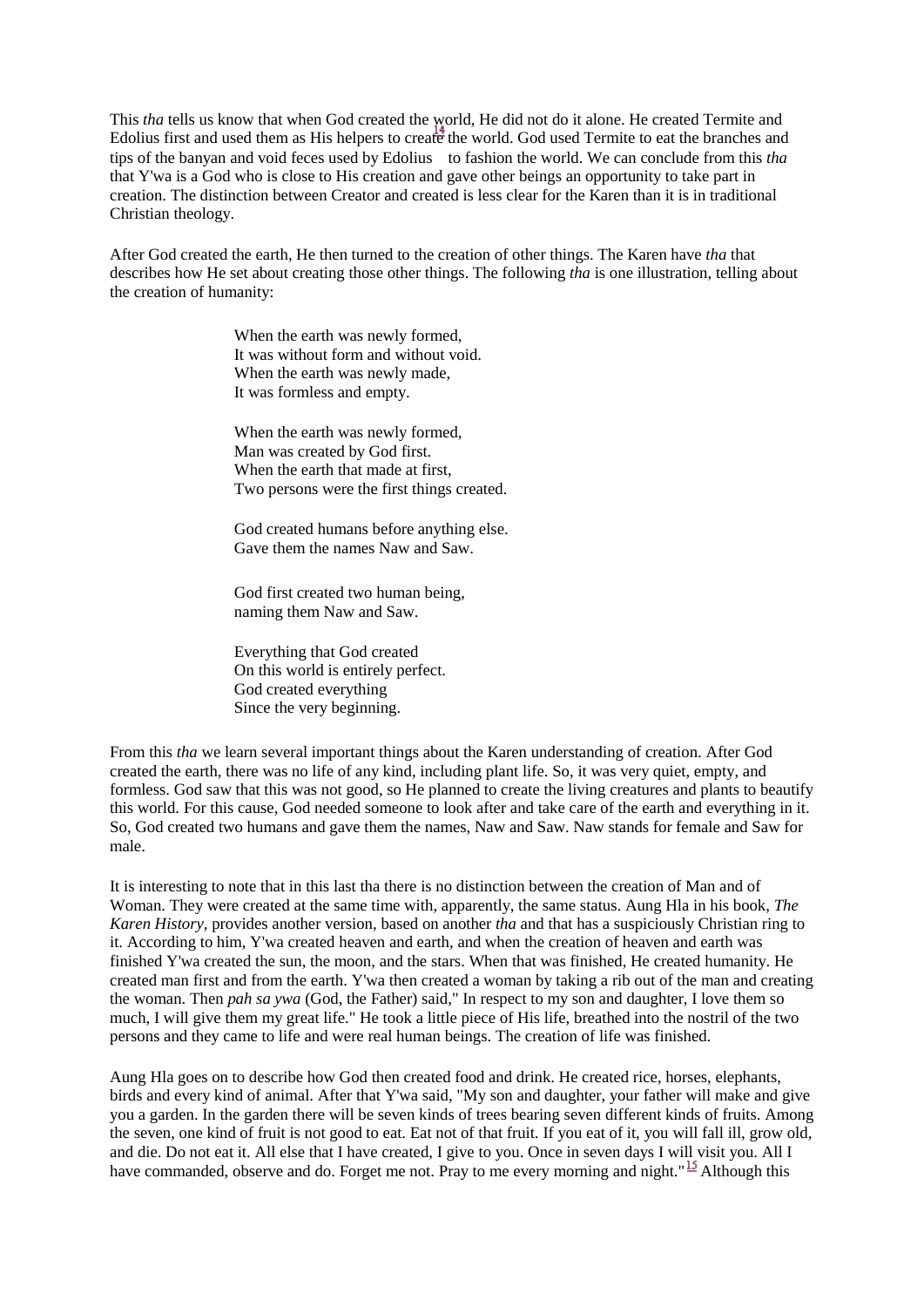version may or may not show Christian influence, there are still differences between it and the Christian understanding of creation, which will be described later in this paper.

The following *tha* continues the themes described by Aung Hla:

The earth of yore was set by God with food and drink He created it all The earth of yore God created Everything He gives is perfect All these things that God created Show us the greatness of His grace

Father will make a place for you Filled with perfect drink and food Seven kinds and sorts of trees seven different fruits there will be One kind of fruit is not for eating You will die when eating this

Everything that I create Everything that I have made All I have mentioned to you All I have given to you By yourself carefully eat Once a week I'll come to meet you.

Listen to my commandments Observe to my words well Be sure, don't forget me Don't fail to remember me Think of me every morning and night Pray to me every morning and night

Here, again, we see that Y'wa is a loving God but also a God who expects humanity to respond to His love in obedience. He creates all that humanity needs, but at the same time He sets limits and warnings. This last *tha* also explains the two ways that the Karen understand Y'wa and His creative powers. On the one hand, God is a perfect and a powerful God. As we've seen above, Y'wa is the one true God and has His Being from before the rest of creation. Y'wa is also, on the other hand, a kindly God, close to His creation. He cares for humanity.

# **Genesis & Creation**

It will help us to understand the Karen stories of creation if we compare and contrast them to the stories found in Genesis. In Genesis 1:1, we can see that there was nothing before God has created the earth. In the very beginning, there wasnothing in this universe, and God created the earth from nothing. After creating this earth, it was still formless and empty. Genesis 1:2 says that there was darkness over the earth that God created. There was no light. After that God created light, and God separated the light from darkness. God called the light, "day" and the darkness, "night". These acts comprised the first day of creation. It is not clear just how God created the earth itself, whether it was by His hand or word. But, it is clear that God created the light and darkness (day and night), by His word. The Bible says,"...God *said*...and there was..."(Gen. 1:3).

Genesis tells us that God did His work of creation in six days and describes for us exactly what God created on each day. Genesis 1:1 informs us that on the first day, God created earth and after that He created day and night (Gen. 1:1-5). The second day, God created the firmament, and He divided the waters which were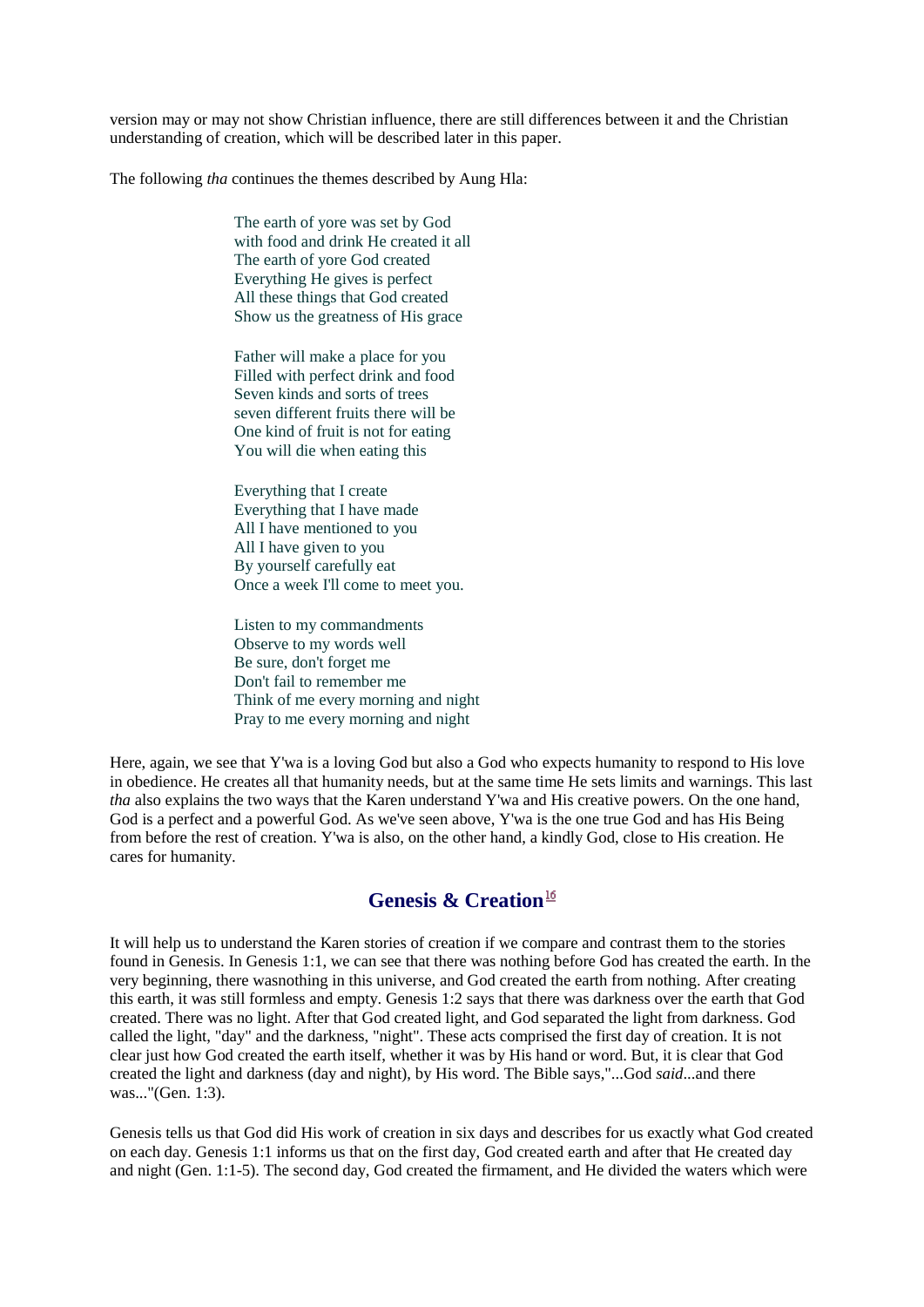under the firmament from the waters which were above the firmament (Gen. 1:6-8). The third day, God created land and seas, vegetation, rice, plants and trees that yield seed (Gen. 1:9-13). The fourth day, He created the sun, moon, and stars (Gen.  $1:14-19$ ). On the fifth day, living creatures in waters and birds flying above the earth were created (Gen. 1:20-23). On the sixth day, God created wild animals, livestock, all creatures that move along the ground, and all creeping things. Finally, God created man (Gen. 1:24-25). As soon as God finished His creation, He saw all that He had made was good. In Genesis the words "God saw that it was good" are repeated seven times, and the last time in Genesis 1:31 is special or different from the others. It says," it was very good". It seems that as soon as God finished His work of creation , everything that he had created was holy, beautiful and lovely. Creation satisfied God, and He enjoyed it.

As Genesis describes God's work of creation, the things that we need to notice are as follows. First, when God began to create the earth, it seems it was dark and the earth was in deep water (at the bottom of water) (Gen. 1:1-2). It looks like water was there as soon as the earth was formed and it covered the earth. The earth that we called "land" where we are living now was exactly formed on the third day of creation. Another thing that we should notice is how God went about the work of creation. At some points it is not clear just how God went about creating the things He created, but in general we're told that God created everything by His word. But, He created humanity from earth (dust) and breathed life to their nostrils (Gen. 2:7). More than this, Genesis tells us that God created man in His own image, male and female He created them (Gen. 1:27-28). Moreover, it also tells us that man was created before woman and that God created woman in a slightly different manner from man, because He created her from a rib (not from many ribs) taken from man (Gen. 2:21-22).

From all of this, we know that God created everything with an exact and clear aim and purpose. He did not create things carelessly or haphazardly. God had exact goals or purposes for every aspect of creation. God created light to divide day and night (Gen. 1:1-5). He created the sun and moon to divide time, years, months, days and for separating the seasons (rainy, summer, and winter) (Gen. 1:14). He created grass for the food of animals, He created animals, fruit, rice, trees as food for human beings and for using in their work. He created man to rule and take care of everything on this earth. God loves humans, blesses them, trusts them, and gives them power and authority to rule over the rest of creation.

Another thing that we need to notice is that God created each thing in an orderly way, step by step. As the first step, He created that which does not have life such as the earth, heaven, firmament, seas, sun, moon, stars, light and darkness. In the second step, God created those things that have life but cannot move, including grass, rice and trees. With the third step, He created the creatures that have life and can move, such as birds, fish, wild animals, livestock, and creeping things. Finally, God created man who He kept in the highest position. He created humans in His own image and gave them life and souls, so they can move, work, provide themselves an education, and gain wisdom. God also gave them power and authority to rule and take care everything on this earth.

# **A Comparison of the Karen & the Biblical Stories of Creation**

Although we saw that some Karen *tha* sound very much like the Genesis story of creation, it is clear that there are some important differences between the Karen and biblical stories. This is shown through a comparison of the similarities and differences between Genesis and the *tha*. We'll look at the similarities first.

First, both creation stories involve water. Genesis 1:1 tells us that when God first created the earth, and before the earth (land) appeared, darkness was over the surface of the deep, and the spirit of God was hovering over the waters. The Karen concept of creation also begins with water. There is a *tha* that says,

> God took up foam It became a banyan's flower Foam was what God took up It became a banyan's seed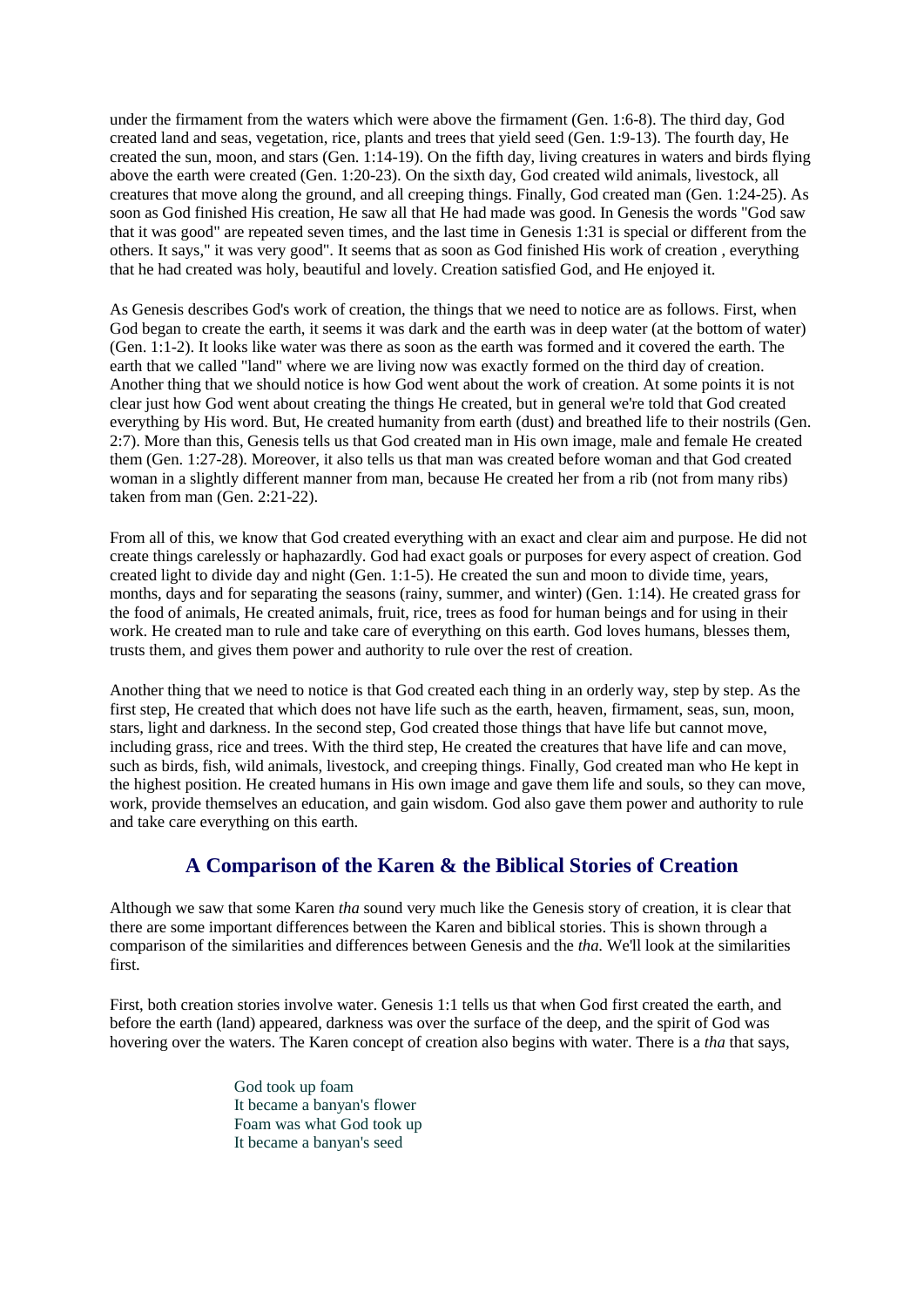In other words, according to Karen tradition there was at first nothing besides water. To form the world, Y'wa took foam from the water and rubbed it on every side until it became a banyan seed.

Second, God created the earth. Genesis 1:1 states this clearly. A Karen *tha* says that,

When the earth was firstly formed It was void and without form When the earth was newly made It was formless and empty.

Third, everything on earth and heaven is made by God. Genesis 1:31-2:1 says that "God saw everything that He had made...Thus the heaven and the earth were finished, and all the host of them." The Karen elders' lore says,

> "Everything God created On this world is all perfect God created everything Since the very beginning"

Fourth, man was made of dust (earth). In Genesis 2:7, it says, " And the Lord God formed man of the dust of the ground." Saw Aung Hla writes that the Karen elders' taught that, "He created man at first from the earth  $\frac{17}{2}$ 

Fifth, according to both Genesis and Karen poetic traditions, man was created before woman. This can be seen in Genesis 2:18 and 2:21-22. The Karen elders taught that Y'wa, " created man at first from the earth." 18

Finally, in both cases, the woman was made from a rib taken from the man. We can see that fact in Genesis 2:22. Saw Aung Hla quotes Karen tradition as stating about Y'wa that, "He created a woman by taking a rib out of a man and created again woman." $\frac{19}{16}$ 

These six similarities between the Book of Genesis and the traditions of the Karen show that Karen thinking and the Bible reinforce each other in many ways. The traditional creation stories of the Karen are relevant to Karen churches. They form a bridge between Karen thinking and identity and biblical Christianity. These similarities seem so striking, in fact, that some wonder if they don't show that they were really taken from the Bible and then claimed as "traditional" stories of the Karen. But, there are important differences between Karen stories and Genesis that show that these old creation stories are not just taken from the Christian Bible. These differences include the following points:

First, the story of creation in Genesis 1 doesn't tell us anything about how God actually created the world. Karen *tha* do. They tell us clearly that God created the earth by taking the foam of water in the palm of His hands and rubbing it alternately till it became a banyan seed and planted it in the middle of a whirlpool. The seed grew to be a big banyan tree. After that, God created a termite and let it crawl around on the tree and eat the branches and tips. When the termite excreted in the crouch of the banyan, God took the feces and molded it to a round shape and then gave it quick slaps till the earth was completely formed.

Second, in Genesis, God created everything by himself, alone. The Karen elders say that He did not created things alone. He had co-workers that helped Him, such as the termite and the edolius. One *tha* states that, "Termite ate and arranged the earth. Edolius made it, God formed it."

Third, the story of creation in Genesis clearly tells us that after God created the earth, He created everything else before creating human beings. Humanity was His final creation. The Karen elders, on the other hand, say that after God created the heaven, sun, moon and stars, He created man first and the creation of everything else followed. One *tha* says,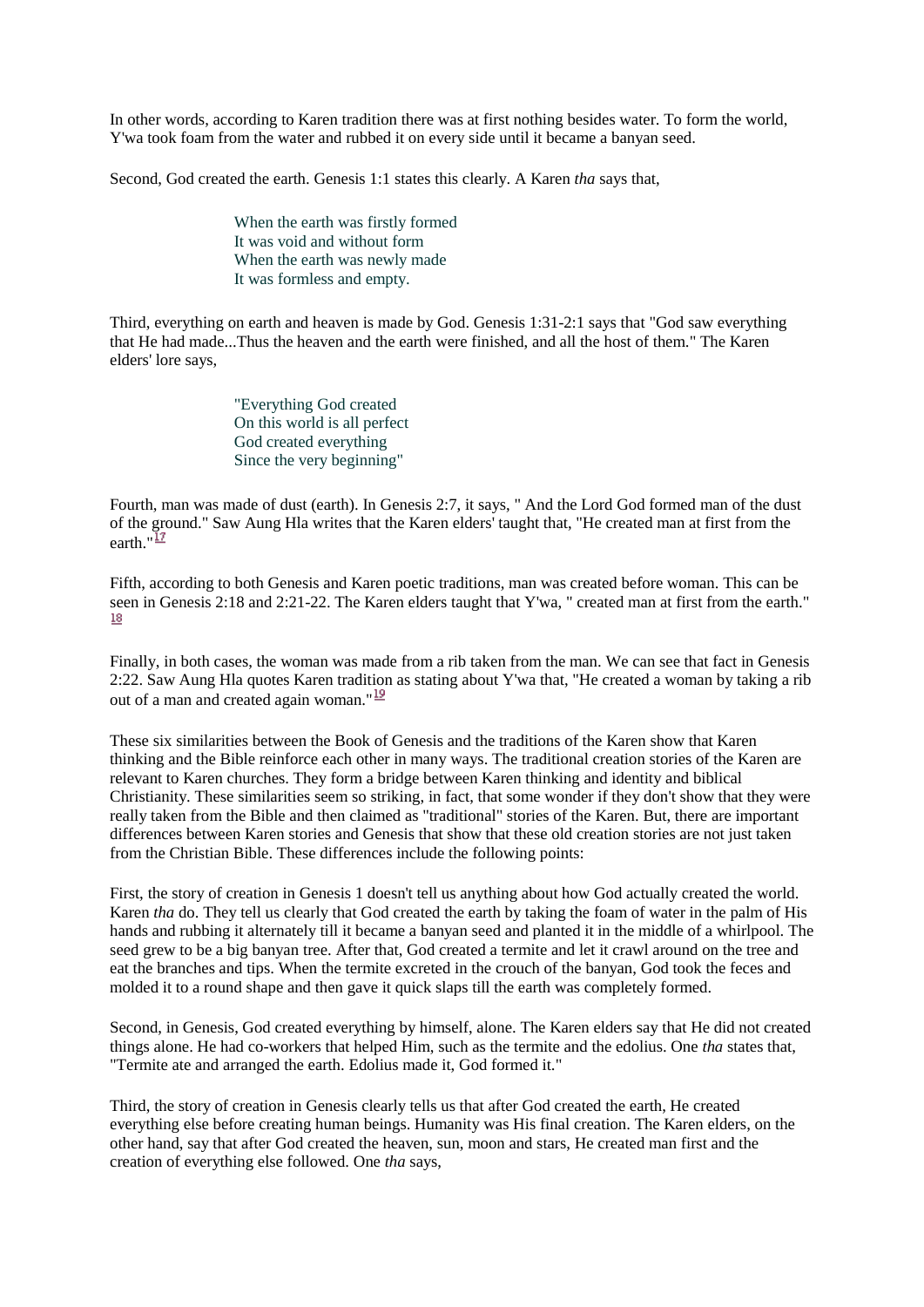When the earth was newly formed Man was created by God first When the earth was firstly made Two persons were first created.

Fourth, Genesis 1 and 2 tells us that God created the world in an exact order. The things that he made each day are clearly mentioned, step by step. There's no indication in the Karen *tha*, however, that God created the world in an orderly way. The *tha* just say generally that God created everything.

Finally, Genesis 2:7 tells us that God created man and breathed "the breath of life" into the man's nostrils. The woman received life only afterwards and indirectly through the man. It's interesting to note that Genesis 1:27 seems to be different from Genesis 2:7. There the man and the woman seem to have been created and given life at the same time. That's the way the Karen elders tell the story. According to them, Ywa said, "In respect to my son and daughter, I love them. I will give them my greatlife." He took a little piece of His life, breathed into the nostrils of the two persons and they came to life and were real human beings. As we saw before, there are also tha that state that the woman was created from a rib of the man. Even so, it seems that they both gained life at the same time and in the same way.

# **Theological Reflection**

Karen theological reflection begins with the thought that the Karen people have had their own theology from the very beginning. Our theology gives attention to the creation of the world, and through the *tha* about creation we can know something of that theology.

First, Karen theology emphasizes the greatness of Y'wa, God who created everything in this universe, except for the primordial water that He used in creation. Second, we know that Y'wa is a God who plans carefully and fixes everything permanently and exactly before acting. Y'wa is the One who loves to do everything in order. Third, Y'wa is a good example to the people, because He is the One who loves to work hard. Y'wa does not love to live a free and easy life without anything to do. Fourth, Y'wa is a wise, clever God who loves to use small things to make bigger things. Y'wa, thus, is the One who loves to do things practically, not theoretically. Fifth, Y'wa is the One who loves cooperation. We see this when Y'wa had Termite and Eudolius join Him in actually creating the world. We should also remember that the Eudolius is the bird that the Karen consider to have the greatest wisdom.

If we ask how the Karen version of creation adds to our Christian idea of God the Creator, the most important point is that Y'wa was very close to the world He created. He created the world like a craftsman, using his hands instead of "the Word" as is the case in Genesis. He gave careful thought to how he wanted to create everything in the world. He worked closely with others. If we recall that the full name for Y'wa, *ker sa y'wa*, can mean the "flowing Lord," then we will see that God flows into creation, takes part in its life.

In my own life, I have felt that God is very close to me; and I think that other Karen Christians often have this same feeling. One reason we feel God's closeness and love so clearly may be our Karen heritage and our Karen *tha*. God is more a part of creation, not just the distant Creator. We still emphasize the holy greatness of God. That is never lost among the Karen. But the Karen are a hill people with a simple way of governing themselves, and so Karen power is close to us. Our rulers, our elders were traditionally our fathers, uncles, and even brothers. So, we feel that Karen "rulers" are close to us, just as Y'wa is close to us.

# **Conclusion**

If we look carefully with an unbiased minds into the *tha* and folk tales mentioned above, we will see that *tha* share certain essential ideas of the creation which are found in the biblical story. If we would make more use of our Karen heritage, our religious experience and understanding could be enriched. Our theologians, ministers, and teachers would be enabled to do more contextualized and indigenized